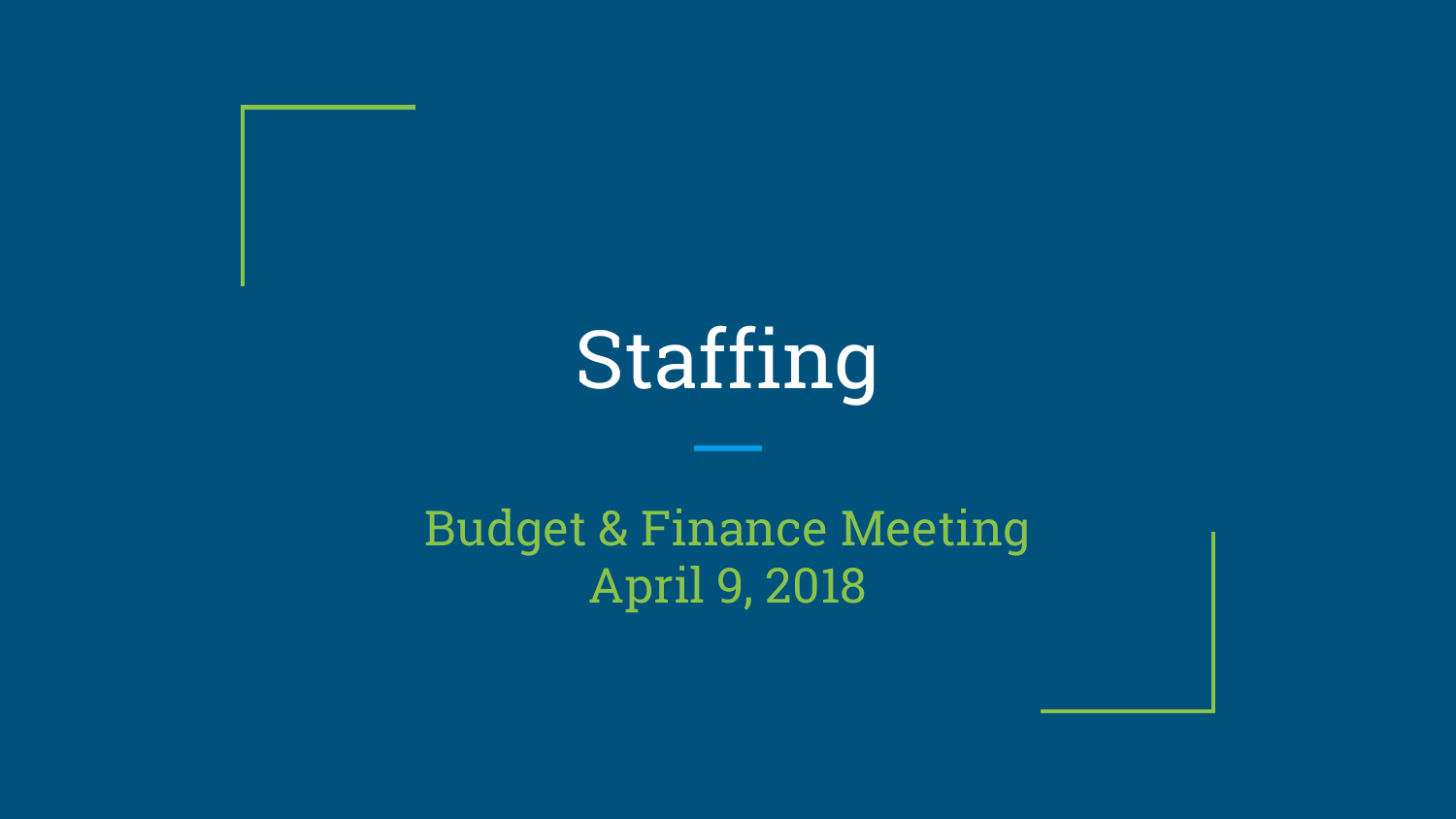### **Current Budget Status 2018-19**

| <b>Item</b>                | 2018-19      | 6/30/18              |
|----------------------------|--------------|----------------------|
| Revenue                    | \$32,244,771 |                      |
| <b>Expenses</b>            | 33,339,182   |                      |
| <b>Excess (Deficiency)</b> | (1,094,411)  |                      |
|                            |              | Est Fund Bal 6/30/18 |
| <b>PSERS</b>               | 334,392      | 336,890              |
| <b>Capital Projects</b>    | 301,267      | 1,556,895            |
| <b>KVA</b>                 | 44,211       | 44,211               |
| <b>Excess (Deficiency)</b> | (414, 542)   |                      |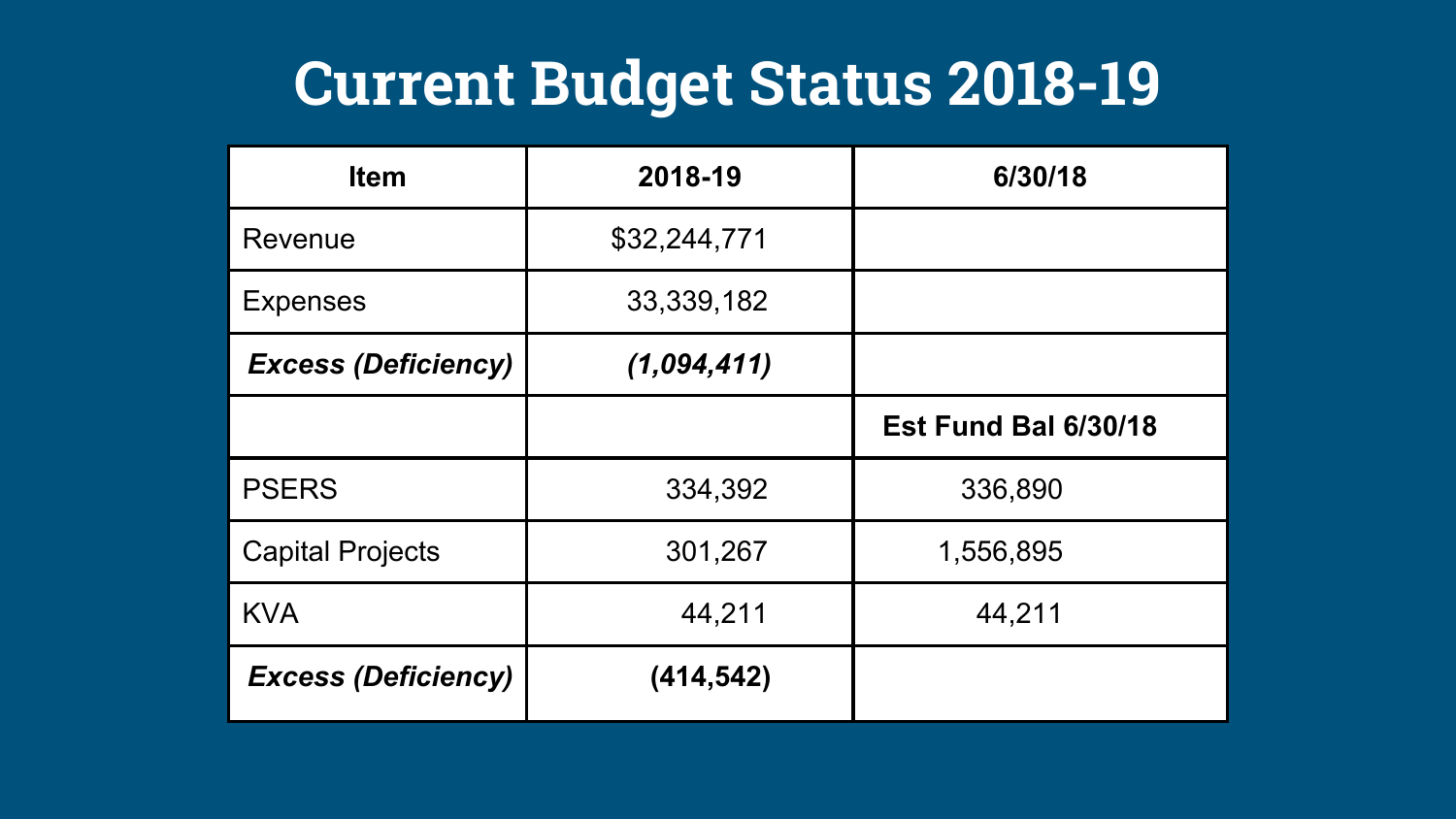### District Strategic Goal

*The district will continue to develop a fiscally responsible budget that reflects the values of the community, provides a quality education, sustains the educational program, and is supported by the Board of School Directors and the community. This includes:*

- ❖*Restructuring positions where and when possible;*
- ❖*Evaluating contract proposals based on quality of service and cost;*
- ❖*Pursuing additional partnerships to provide efficient services.*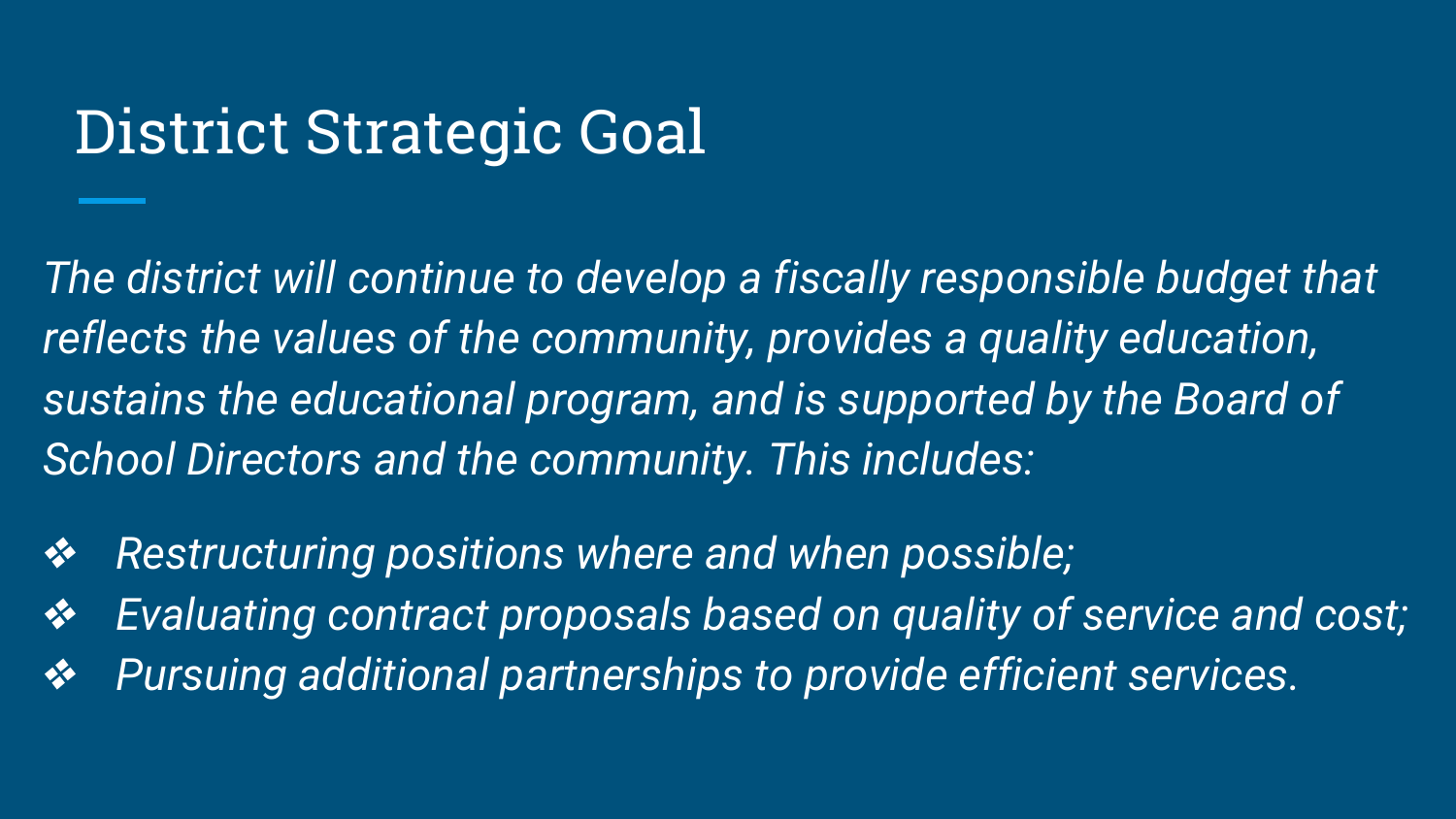## Staffing Analysis

- ❖ Review kindergarten enrollment numbers
- ❖ Analyze each retirement/resigned position
- **❖** Review class sizes at each level
- ❖ Review secondary course requests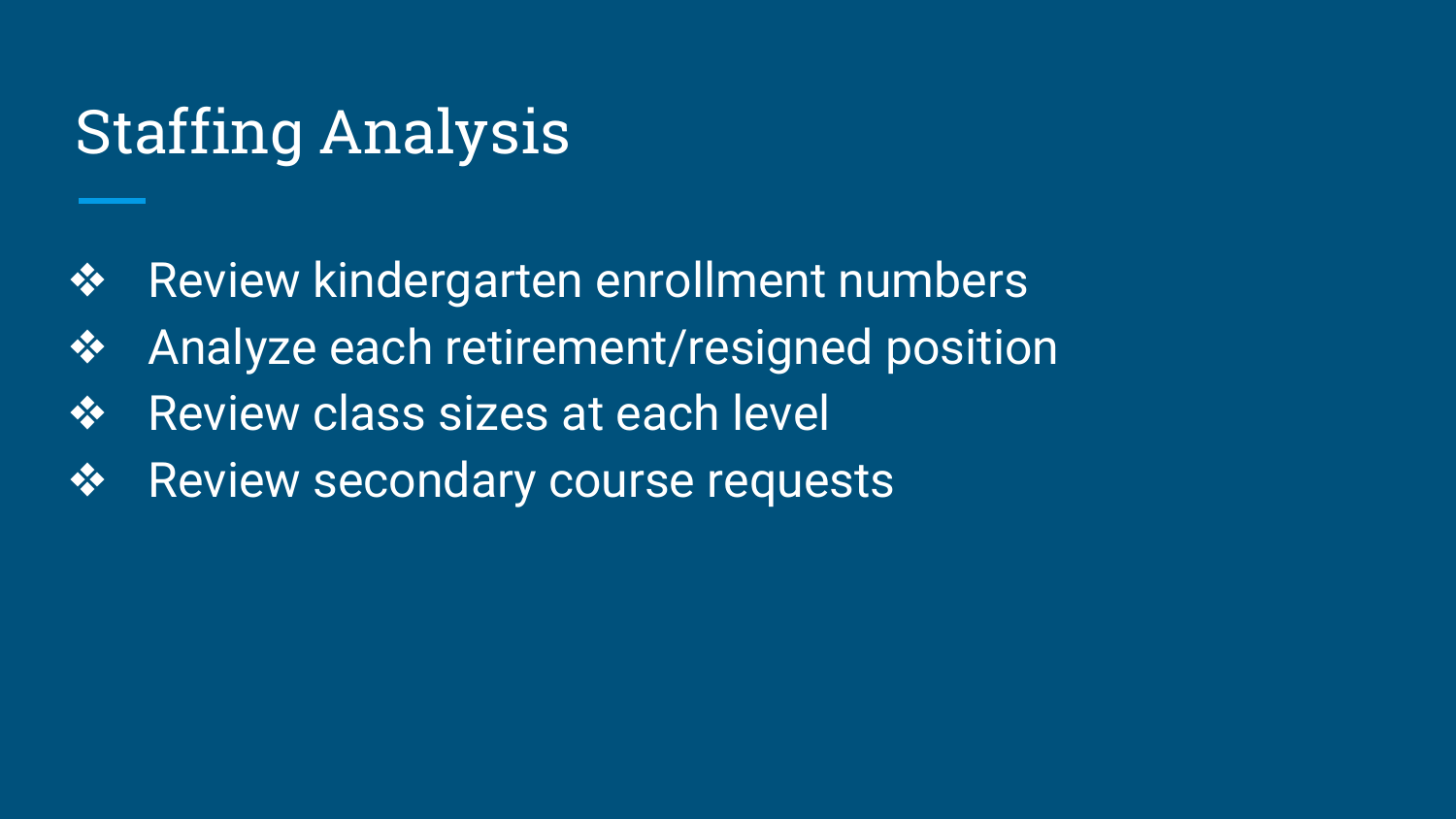## Greenwich Elementary School

|                 | Kindergarten                    |                 |             | <b>First</b>  |              |             | <b>Second</b>  |              |             | <b>Third</b>  |              |             | <b>Fourth</b>     |              |             | Fifth        |              |             | <b>TOTALS</b>           |              |
|-----------------|---------------------------------|-----------------|-------------|---------------|--------------|-------------|----------------|--------------|-------------|---------------|--------------|-------------|-------------------|--------------|-------------|--------------|--------------|-------------|-------------------------|--------------|
| <b>Boys</b>     | Girls                           | <b>Total</b>    | <b>Boys</b> | Girls         | <b>Total</b> | <b>Boys</b> | Girls          | <b>Total</b> | <b>Boys</b> | Girls         | <b>Total</b> | <b>Boys</b> | Girls             | <b>Total</b> | <b>Boys</b> | Girls        | <b>Total</b> | <b>Boys</b> | <b>Girls</b>            | <b>Total</b> |
|                 | <b>Dahlquist</b><br><b>Bing</b> |                 |             | <b>Dewald</b> |              |             | <b>Scheidt</b> |              |             | <b>Oswald</b> |              |             | <b>Ashman</b>     |              |             |              |              |             |                         |              |
|                 |                                 | 13 <sub>1</sub> |             |               | 18           |             |                | 4            |             |               | 16           | 15          |                   |              |             |              | 22           |             |                         |              |
|                 | <b>Parker</b>                   |                 |             | Wessner       |              |             | <b>Sabetti</b> |              |             | Young         |              |             | <b>Raifsnider</b> |              |             | <b>Blatt</b> |              |             |                         |              |
|                 |                                 | 14.             |             | 10            | 18           |             | 9              | 16           |             |               | 16           | 12          | 14                | 26           | 10          |              | 21           |             |                         |              |
|                 |                                 |                 |             |               |              |             |                |              |             |               |              |             |                   |              |             |              |              |             |                         |              |
|                 |                                 |                 |             |               |              |             |                |              |             |               |              |             |                   |              |             |              |              |             | <b>Greenwich Totals</b> |              |
| 10 <sub>1</sub> |                                 |                 |             | 19            | 36           | 15          | 15             |              | 18          | 14            |              | 27          | 26                | 53           | 21          | 22           | 43           | 108         | 113                     | 221          |

- 3rd day of school enrollment: 222 *(currently 221 students; May 2017= 221 students)*
- 2017-18 Average class size: 18.33 *(same as 2016-17)*
- GES Kindergarten projections for 2018-19: ~30 students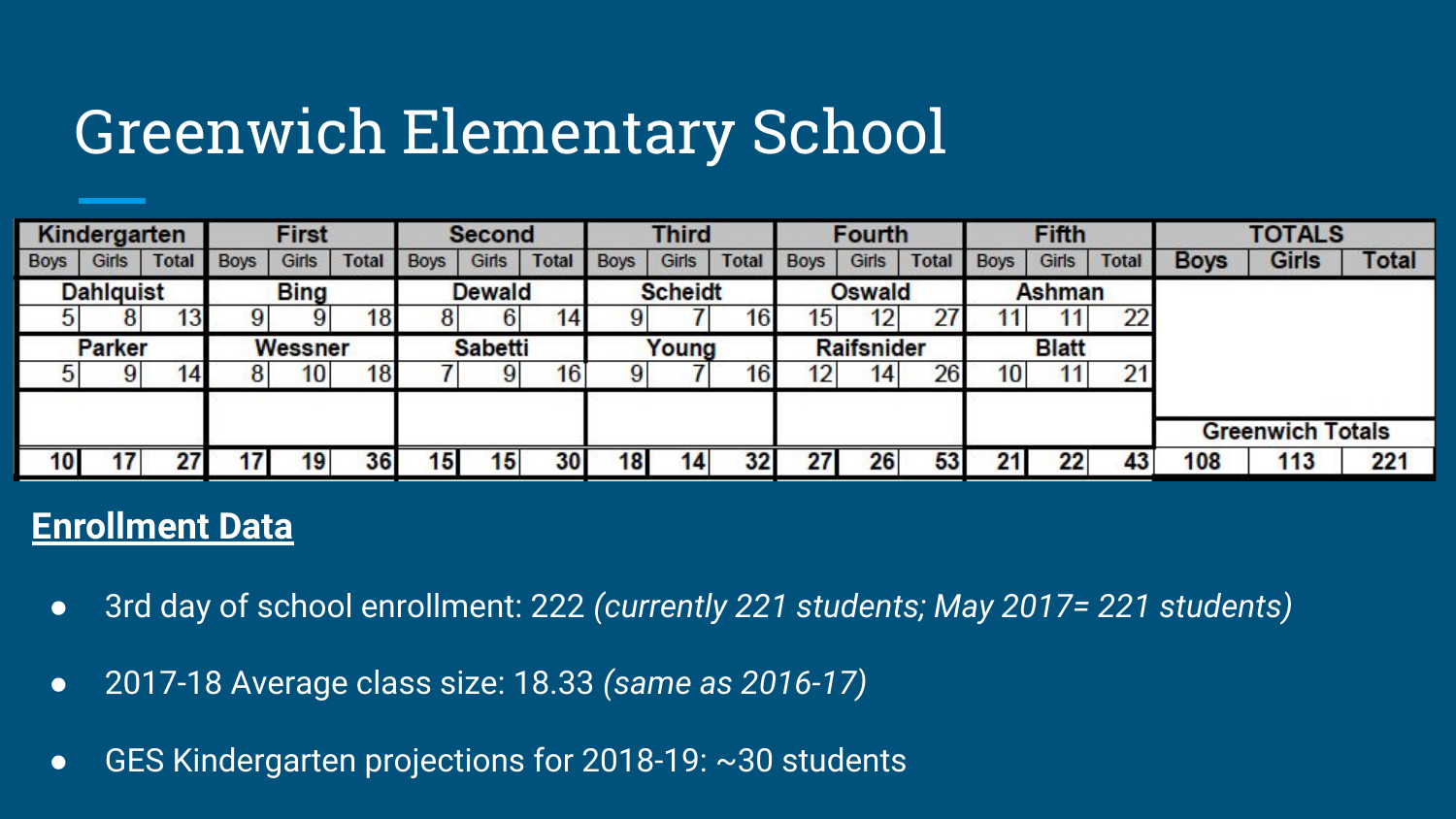#### Greenwich Elementary School

Staffing status:

● Current 4th grade part-time aide- *Open*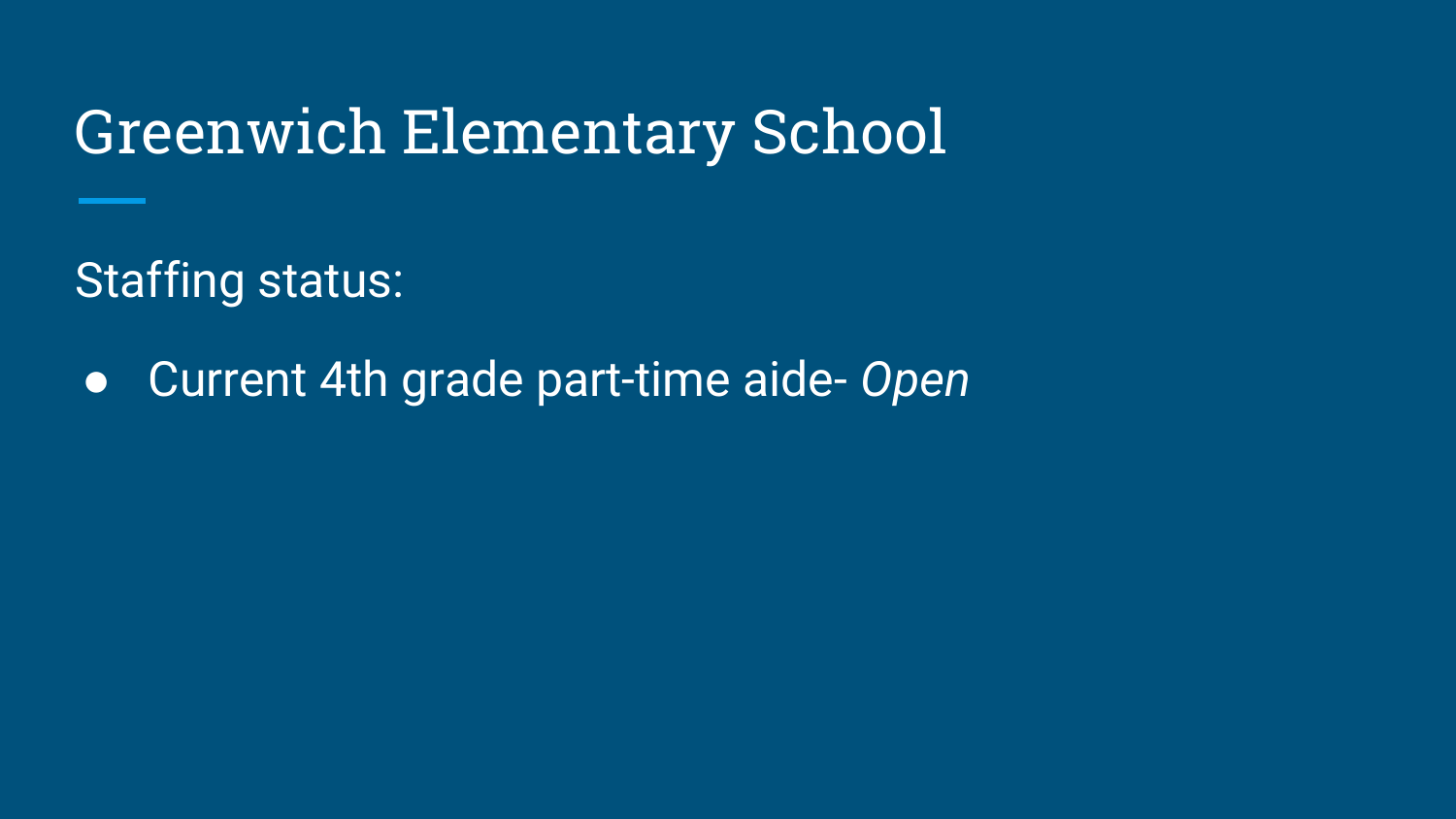## Kutztown Elementary School

|                   | <b>Kindergarten</b> |                      |               |                 |                        |              | <b>Second</b>     |                        | <b>Third</b> |                 | <b>Fourth</b>          |                   | <b>Fifth</b>    |                        |              | <b>TOTALS</b>   |                        |                 |             |                               |              |
|-------------------|---------------------|----------------------|---------------|-----------------|------------------------|--------------|-------------------|------------------------|--------------|-----------------|------------------------|-------------------|-----------------|------------------------|--------------|-----------------|------------------------|-----------------|-------------|-------------------------------|--------------|
|                   | <b>Boys</b>         | Girls                | <b>Total</b>  | <b>Boys</b>     | Girls                  | <b>Total</b> | <b>Boys</b>       | <b>Girls</b>           | <b>Total</b> | <b>Boys</b>     | Girls                  | <b>Total</b>      | <b>Boys</b>     | Girls                  | <b>Total</b> | <b>Boys</b>     | Girls                  | <b>Total</b>    | <b>Boys</b> | Girls                         | <b>Total</b> |
|                   | K. Fritz            |                      |               |                 | <b>LaSota</b>          |              |                   | <b>Boyle</b>           |              | <b>M. Fritz</b> |                        | <b>Brightbill</b> |                 | <b>DeLong</b>          |              |                 |                        |                 |             |                               |              |
|                   |                     |                      | 14.           | 10 <sup>1</sup> | 11                     | 21           |                   | 10 <sub>1</sub>        | 16           |                 | 10 <sub>1</sub>        | 15                |                 |                        |              |                 | 9                      | 18              |             |                               |              |
|                   |                     | <b>Patton</b>        |               |                 | <b>Kenney</b>          |              |                   | Orwig                  |              |                 | <b>Gonzalez</b>        |                   |                 | <b>Swope</b>           |              |                 | <b>Thompson</b>        |                 |             |                               |              |
| <b>KUTZTOWN</b>   | 101                 | 51                   | 15            |                 |                        | 19           |                   |                        |              |                 |                        | 15                |                 |                        | 19           |                 |                        | 18              |             |                               |              |
| <b>ELEMENTARY</b> | Yergey              |                      | <b>Saylor</b> |                 | <b>Stump</b>           |              | <b>Venkauskas</b> |                        | Weber        |                 |                        | <b>Ziegler</b>    |                 |                        |              |                 |                        |                 |             |                               |              |
|                   |                     |                      | 14            | 13 <sub>l</sub> |                        | 22           |                   |                        |              |                 |                        | 16                |                 |                        | 18           | 10 <sup>1</sup> | $\overline{9}$         | 19 <sub>1</sub> |             | 1 Gr. 3 Girl PT Homeschool    |              |
|                   |                     | <b>Life Skills-K</b> |               |                 | <b>Life Skills-1st</b> |              |                   | <b>Life Skills-2nd</b> |              |                 | <b>Life Skills-3rd</b> |                   |                 | <b>Life Skills-4th</b> |              |                 | <b>Life Skills-5th</b> |                 |             | <b>KES Life Skills Totals</b> |              |
|                   |                     |                      |               | 01              |                        |              |                   |                        |              |                 |                        |                   |                 |                        |              |                 | 01                     |                 |             |                               | 11           |
|                   | 27                  | 20                   | 47            | 34              | 30                     | 64           | 24                | 28                     | 52           | 18              | 28                     | 46                | 32 <sub>1</sub> | 25                     | 57           | 30              | 27                     | 57              | 165         | 159                           | 324          |

- 3rd day of school enrollment: 323 *(currently 324 students; May 2017= 350 students)*
- 2017-18 Average class size: 18.00 *(2016-17- 18.66)*
- KES Kindergarten projections for 2018-19: ~39 students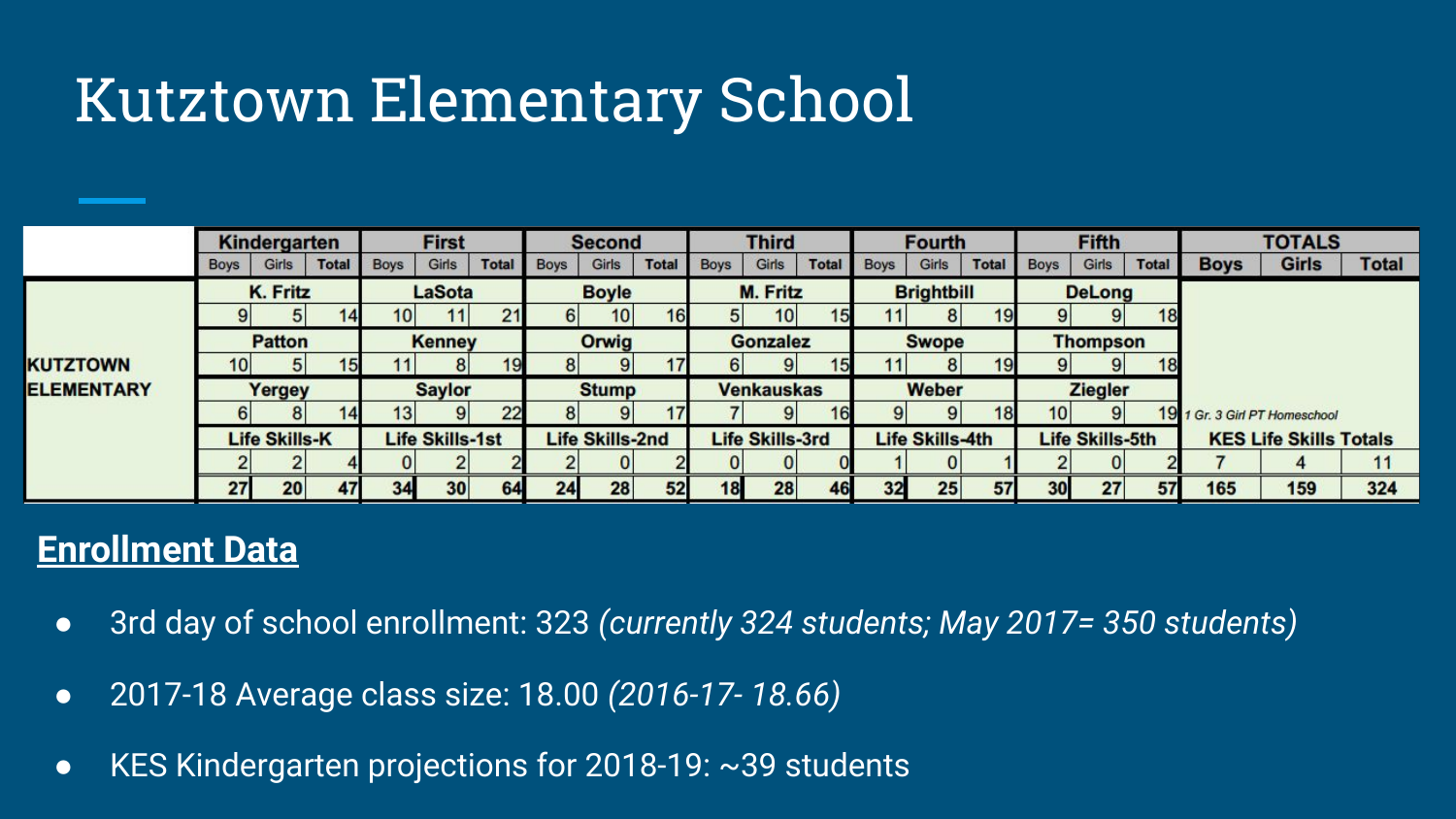#### Kutztown Elementary School

Staffing status:

● No open positions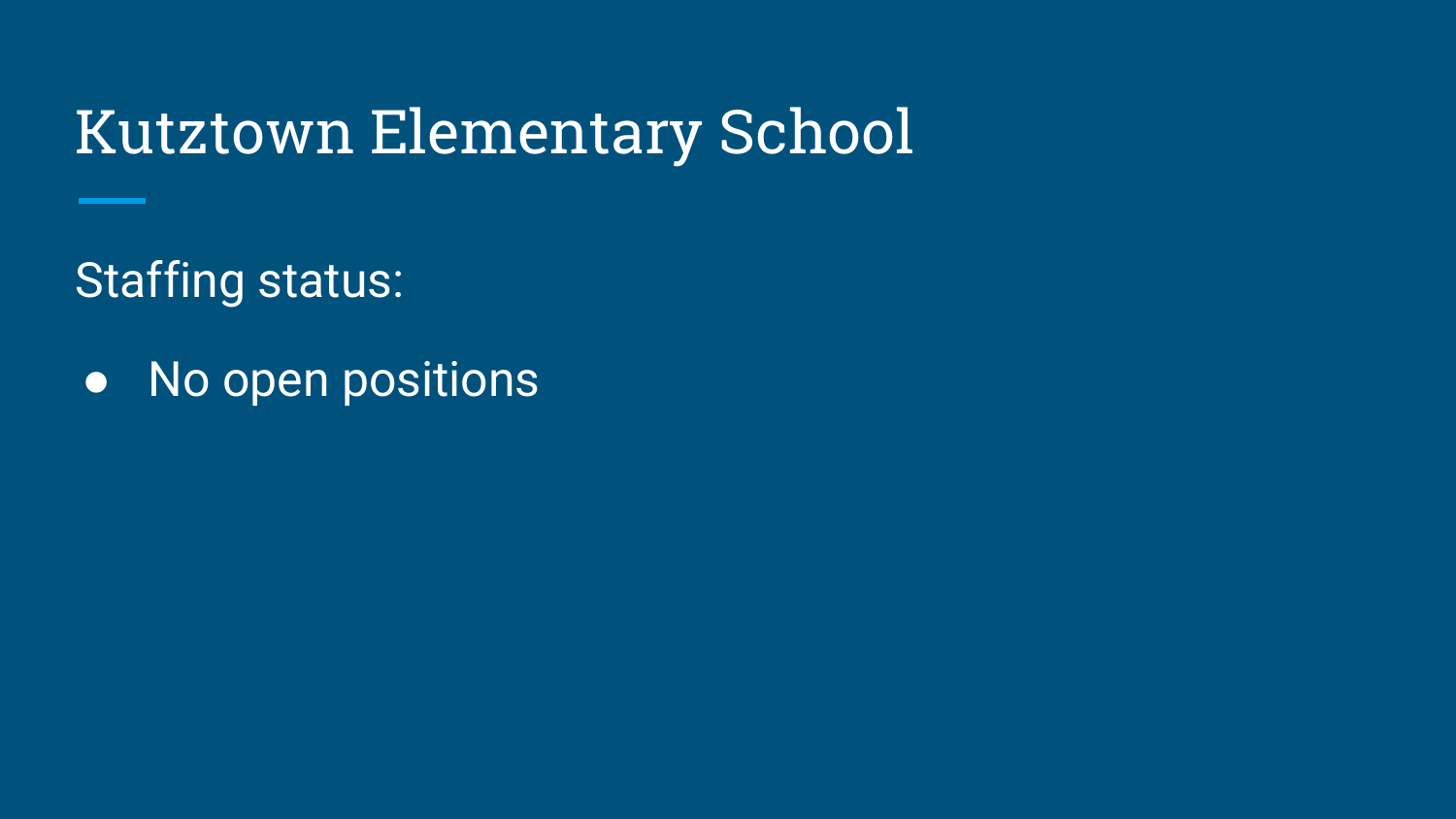### Greenwich/Kutztown Elementary School

Recommendations:

- Transfer 1.0 Elementary Librarian to fill the middle school 6th grade English Language Arts open position.
- Share a librarian between Greenwich Elementary and Kutztown Elementary which allows for the transfer.

#### **SAVINGS= \$102,696.79**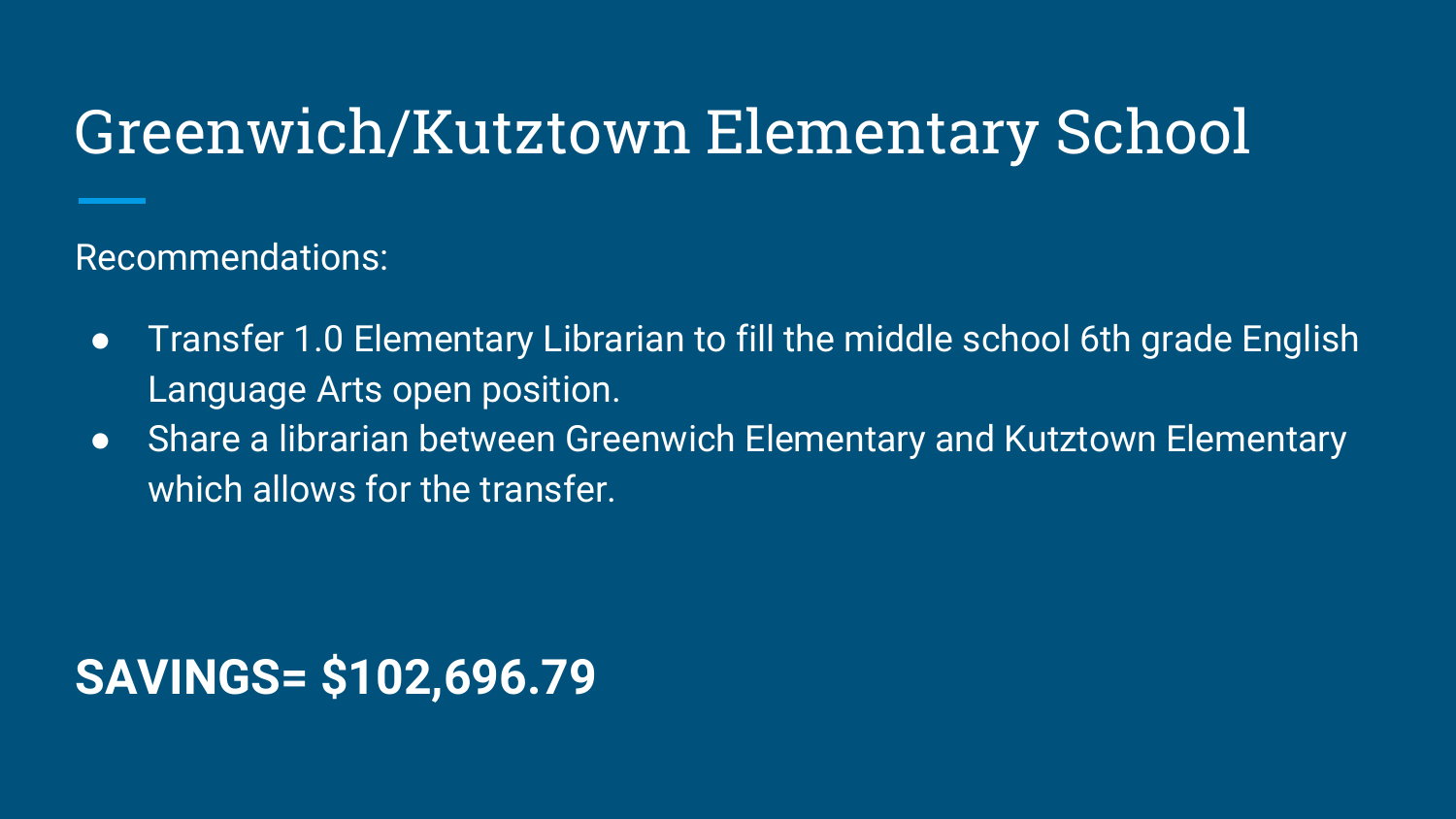## Greenwich/Kutztown Elementary School

#### Rationale:

- Currently, the Greenwich Elementary Librarian teaches 2 days in the cycle.
- Currently, the Kutztown Elementary Librarian teaches 3 days in the cycle.
- Combine the position= 1.0 FTE librarian position teaching 5 days in the cycle.
- On opposite days, the Library Aide would cover the library at GES/KES.
- All other Elementary encores in the District share staff (PE/Music/Art/Comp.)

#### **SAVINGS= \$102,696.79**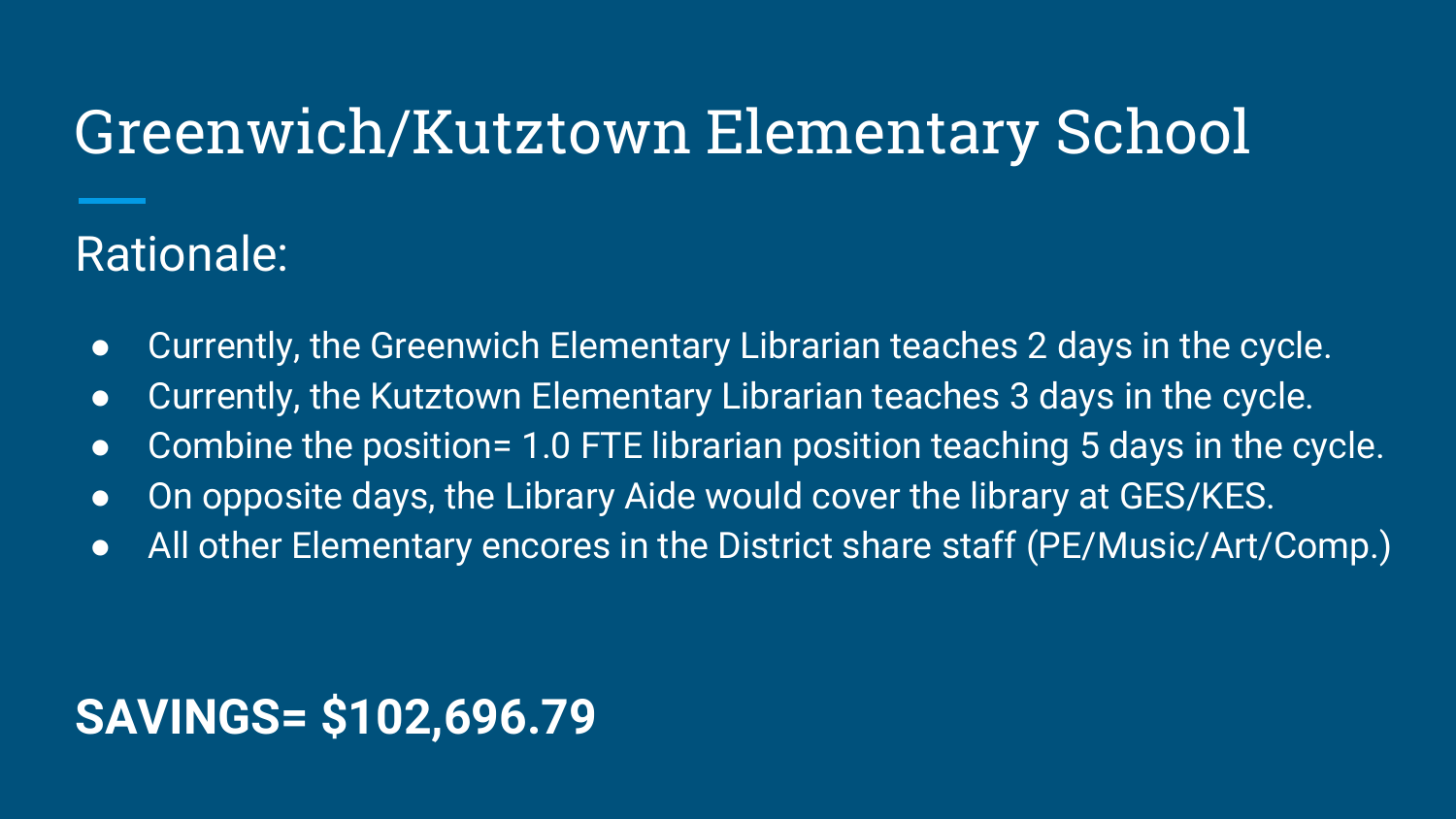|                      |             | <b>Sixth</b> |              |             | <b>Seventh</b> |              | <b>Eighth</b> |       |              |  |  |
|----------------------|-------------|--------------|--------------|-------------|----------------|--------------|---------------|-------|--------------|--|--|
| <b>MIDDLE SCHOOL</b> | <b>Boys</b> | Girls        | <b>Total</b> | <b>Boys</b> | Girls          | <b>Total</b> | <b>Boys</b>   | Girls | <b>Total</b> |  |  |
| <b>MS TOTALS</b>     | 51          | 53           | 104          | 53          | 46             | 99           | 56            | 65    | 121          |  |  |

- 3rd day of school enrollment= 321
- Currently 324 students; May 2017= 323 students
- Next year's enrollment= 303 (-16 students from 2017-18)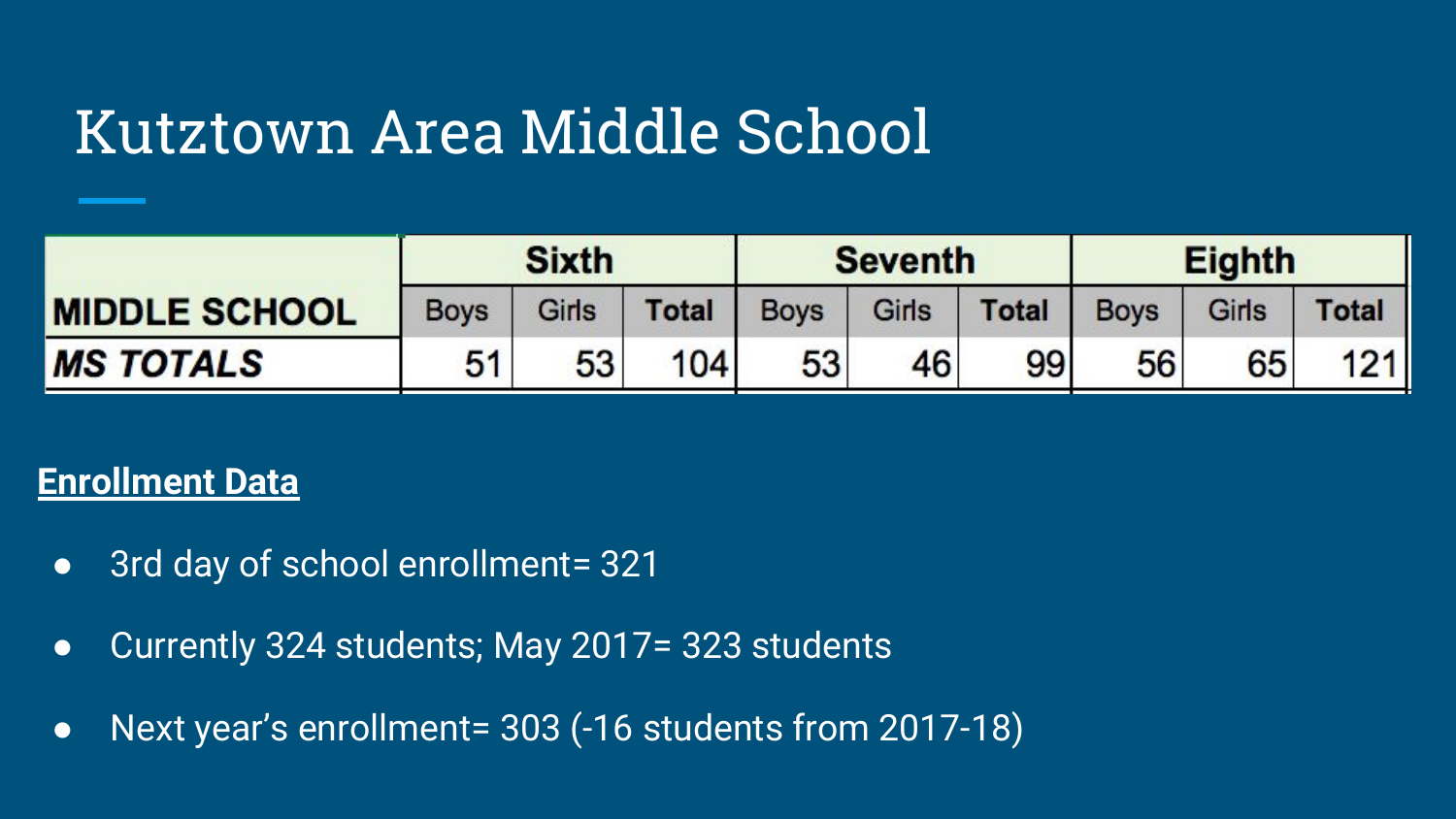Open Positions:

- 1.0 Full-time 8th grade English Language Arts teacher (Resignation)
- 1.0 Full-time 6th grade English Language Arts teacher (Retirement)
- 1.0 Full-time Music teacher (Retirement)

Recommendations:

- Replace 1.0 FTE English Language Arts 8th grade teacher
- Replace 1.0 FTE English Language Arts 6th grade teacher
- Replace 1.0 FTE Music teacher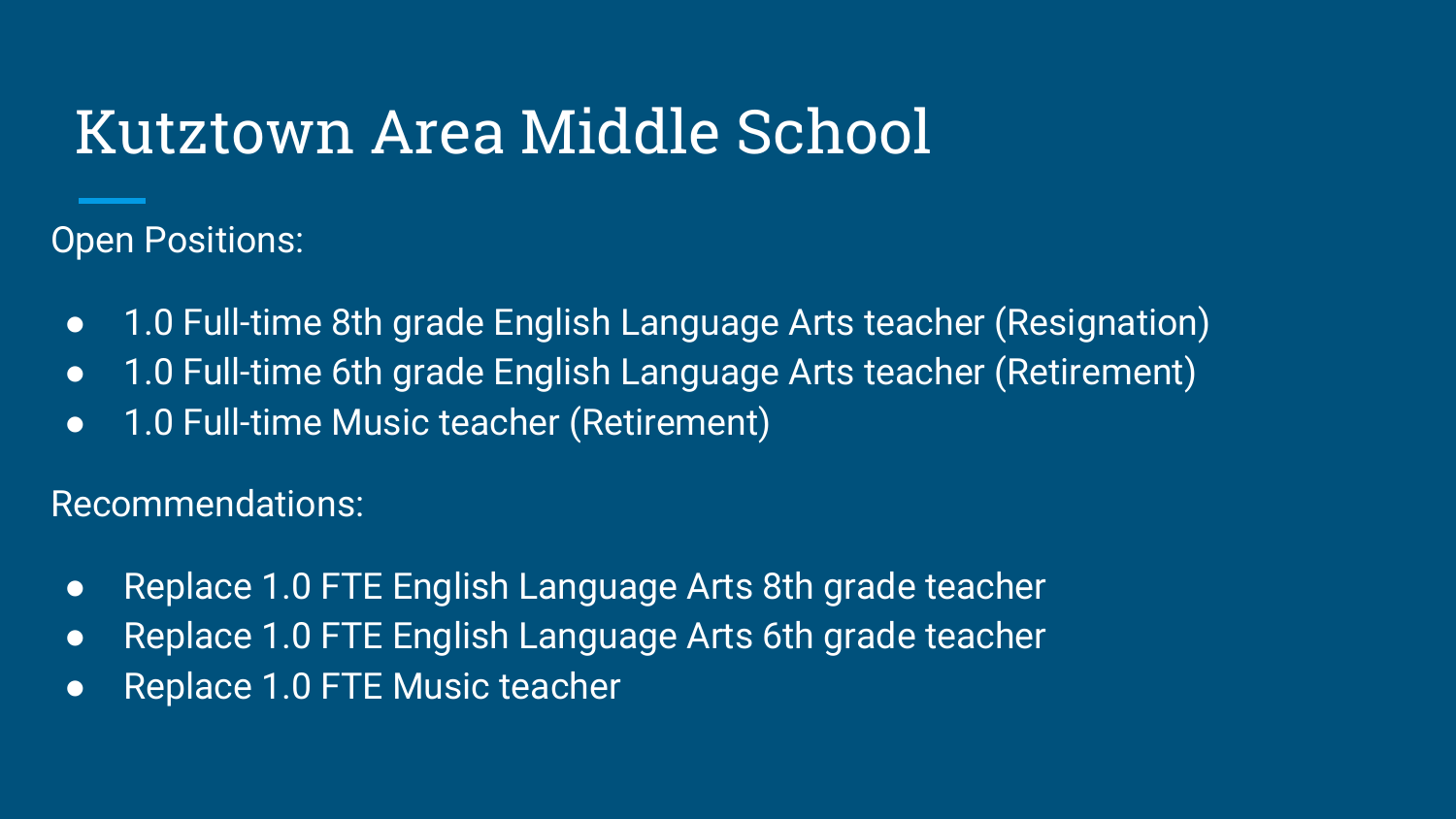#### **1.0 FTE 8th grade English Language Arts Teacher**

Recommendation:

● Replace by transfer of 1.0 English teacher from KAHS

Rationale:

- HS English staff is currently at 5 members. Avg. class size is 12.93.
- Reduction by 1.0 FTE would result in average HS English class size of 19.03.
- 8th grade English Language Arts class size would average 17 students.

#### **SAVINGS= \$93,936.23**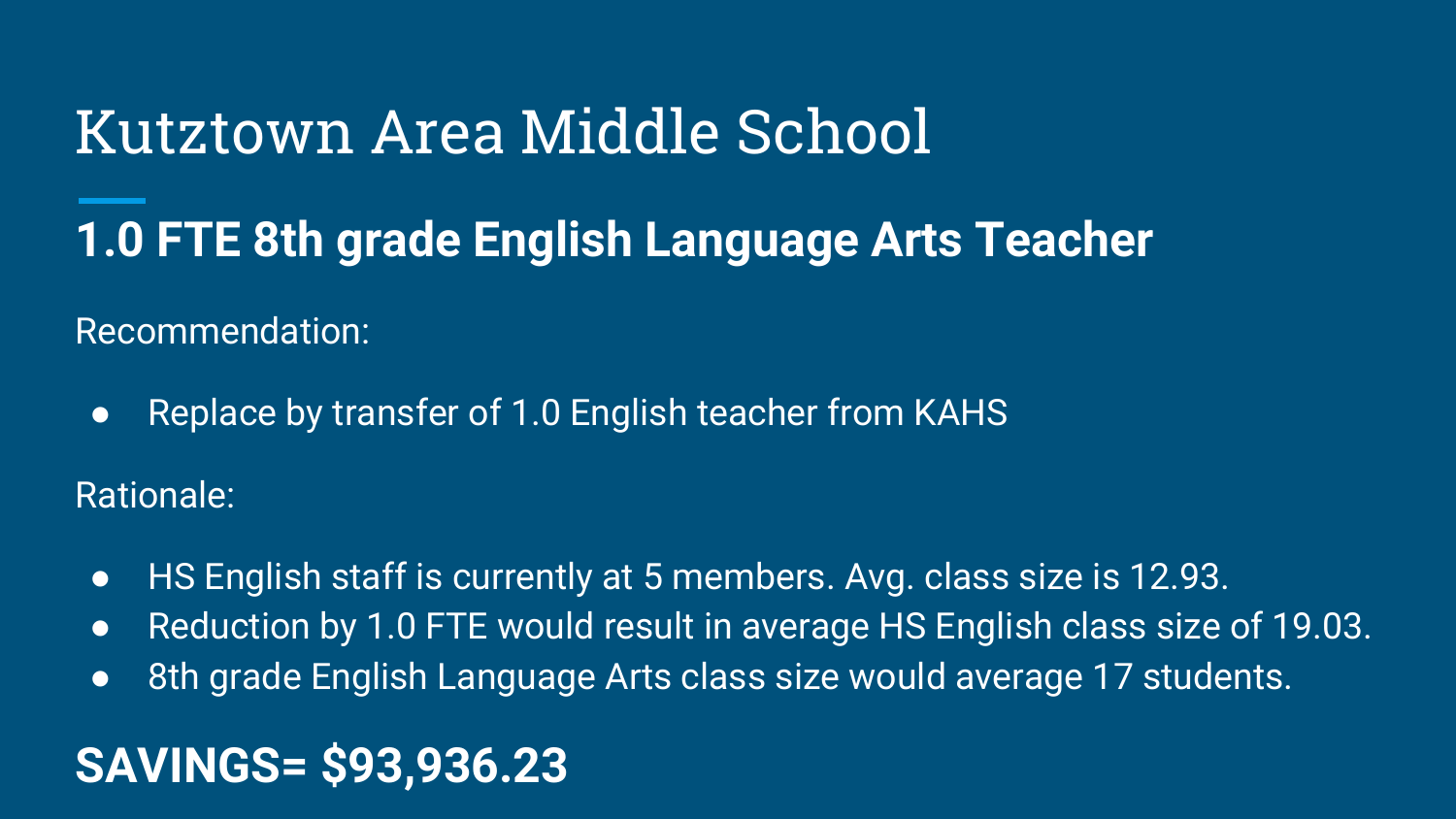#### **1.0 FTE 6th grade English Language Arts Teacher**

Recommendation:

● Replace by transfer of Elementary Librarian

Rationale:

● 6th grade English Language Arts class size would average 20.20 students

**SAVINGS= \$102,696.79 (as shown previously)**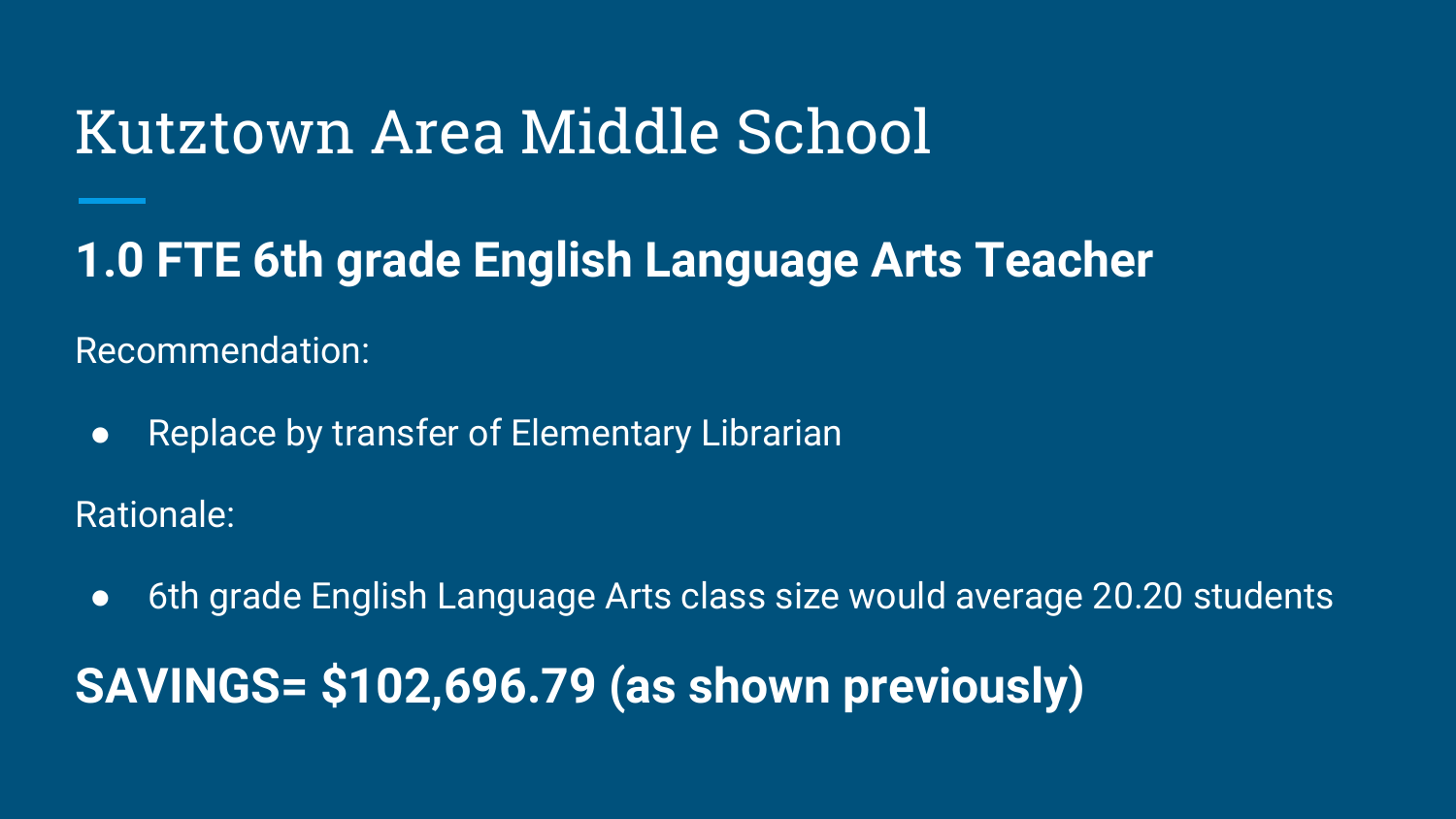## Kutztown Area High School

|                    |             | <b>Ninth</b> |              |             | Tenth |              |             | <b>Eleventh</b> |              | Twelfth     |              |              |
|--------------------|-------------|--------------|--------------|-------------|-------|--------------|-------------|-----------------|--------------|-------------|--------------|--------------|
| <b>HIGH SCHOOL</b> | <b>Boys</b> | Girls        | <b>Total</b> | <b>Boys</b> | Girls | <b>Total</b> | <b>Boys</b> | Girls           | <b>Total</b> | <b>Boys</b> | <b>Girls</b> | <b>Total</b> |
| <b>HS TOTALS</b>   | 51          | 60           | 111          | 53          | 55    | 108          | 57          | 56              | 113          | 58          | 56           | 114          |

- 3rd day of school enrollment= 442
- Currently 446 students; May 2017= 437 students
- Next year's enrollment= 453 (+8 students from 2017-18)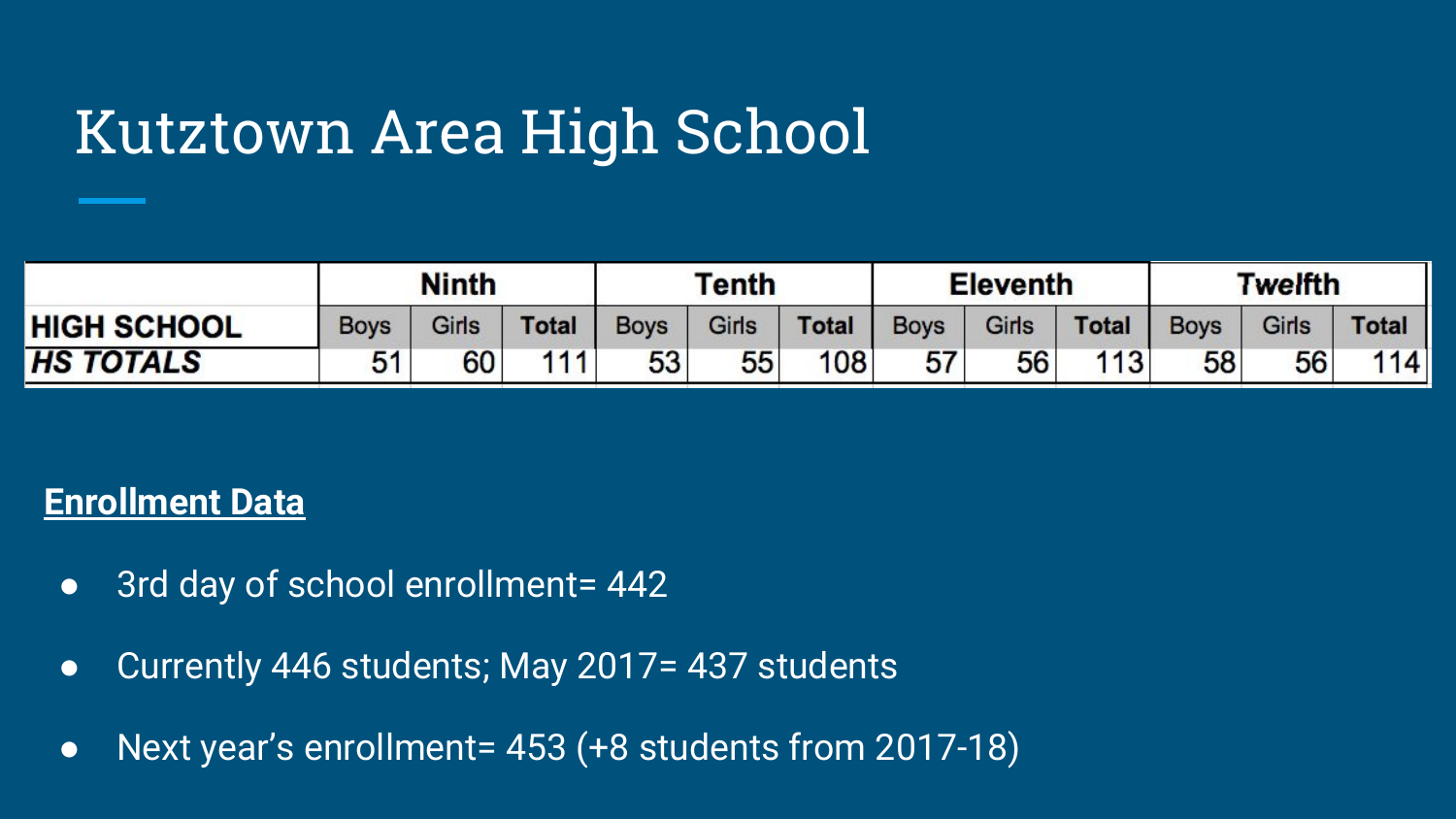## Kutztown Area High School

Open Positions:

● 1.0 Full-time Biology teacher (Resignation)

Recommendations:

- Replace 1.0 Full-time Biology teacher
- Transfer 1.0 Full-time English teacher to the Middle School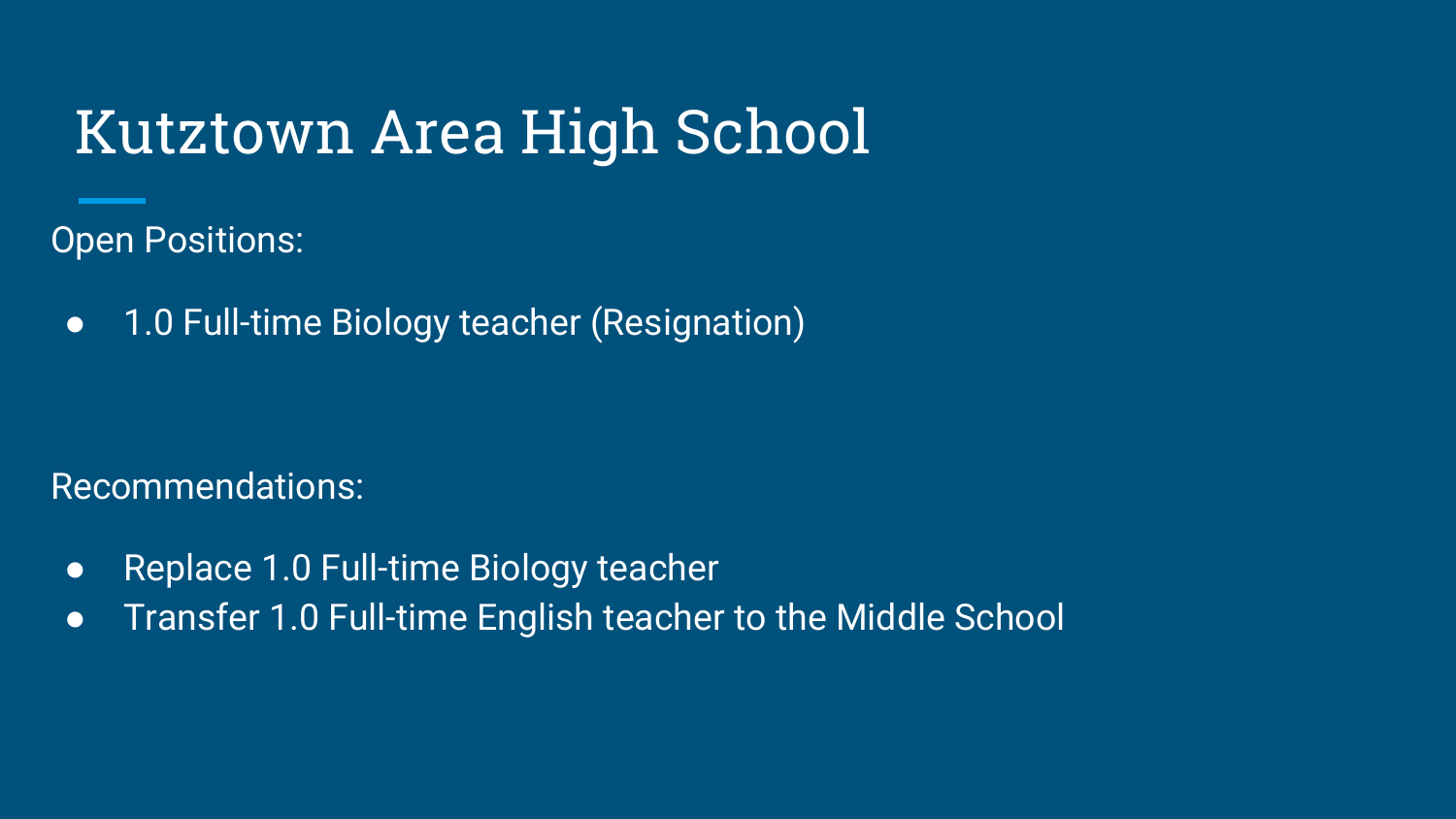## Kutztown Area High School

Recommendation:

● Transfer of 1.0 English teacher from KAHS

**Rationale:** 

- HS course requests justify 4 high school English teachers or 24 sections
- Avg. HS English class size before transfer = 12.93
- Avg. HS English class size after transfer = 19.03

#### **SAVINGS= \$93,936.23 (as shown on KAMS slide)**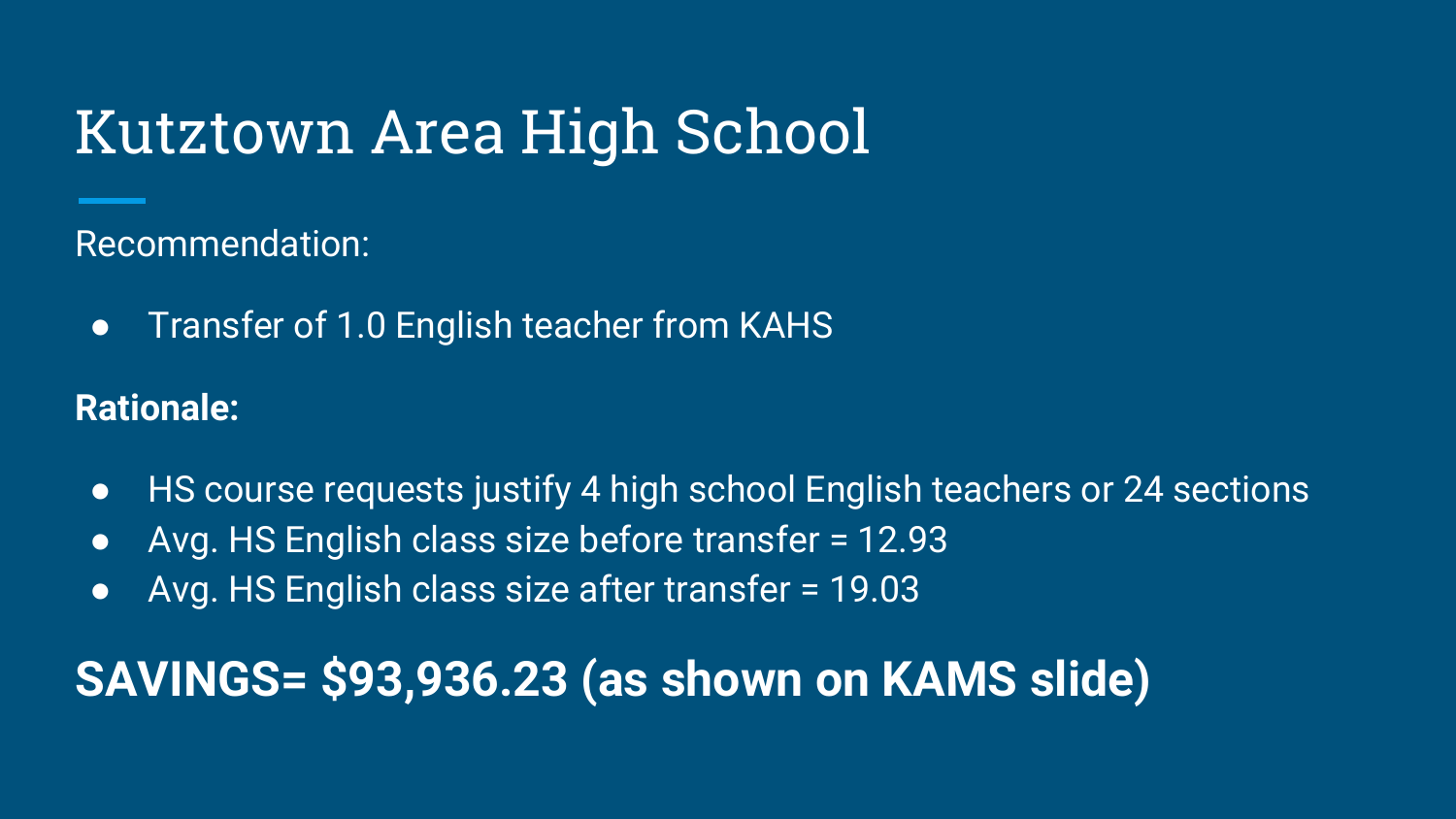### Overall Savings

ELE 1.0 Full-time Librarian (Transfer to KAMS 6th grade) = **\$102,696.79** KAHS 1.0 Full-time English Teacher (Transfer to KAMS 8th grade) = **\$93,936.23**

#### **Total Savings = \$196,633.02 or 0.293 mils (1 mil = \$669,212)**